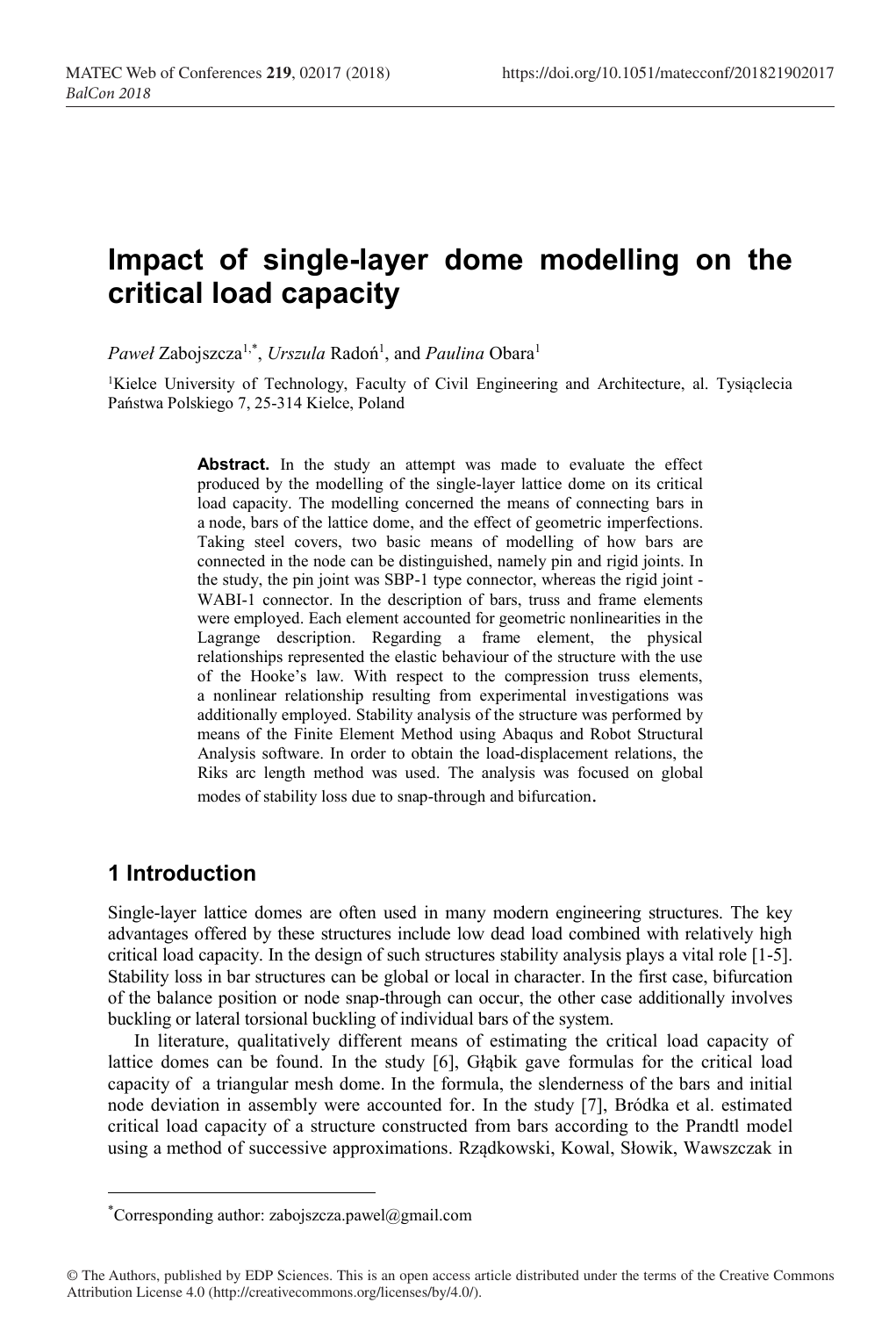studies [8,9] emphasised effect of geometric imperfections of bars, especially of their axes, on the critical load capacity. It can be even a few times lower than the critical load capacity of the dome with perfect geometry. Experimental investigations on the previously prepared models were frequently used [8,9].

In the paper an attempt was made to carry out numerical simulations by means of the commonly available software. The simulations concerned the assessment of the effect of single-layer lattice dome modelling on its critical load capacity. Different types of bar connection in a node, means of modelling dome bars and geometric imperfections were taken into account.

## **2 Means of modelling bars in the nodes of the single-layer lattice domes**

Joints and nodes are necessary to transfer actions, to create constraints in the elements, or between them and to transfer external forces. Components of joints and nodes are susceptible to rupture, pressure, cut, local stability loss or shear [10]. In steel covers, basically two ways of bar connection in nodes can be differentiated, namely pin and rigid joints. In the study, the pin joint was SBP-1 type connector, whereas the rigid joint - WABI-1 connector.

In 1988, Schlaich-Bergermann & Partner, Stuttgart, Germany, published the basic principles of a reticulated structure with a splice connector, whose first implementation SBP-1 is shown in Figure 1. The node connector consists of two flat plates connected by a single central bolt. Simultaneously, a clamp for cable bracings can be connected to the node through the central bolt. Each structural member is connected to the horizontal splice plates by two or more bolts in single shear. The central bolt allows for an easy adjustment of the horizontal angle between the structural members. Vertical angles can be accommodated by means of folding the splice plates. Twist angles can be adjusted only in a highly limited range of imperfections. In consequence of the small section height of the splice plates, this node connector can transfer limited bending moments only [11].



**Fig. 1.**Splice Connector SBP-1 [11].

The node, shown in Figure 2, is a welded end-face connector WABI-1, which was developed by Waagner-Biro AG, Vienna, Austria, for the courtyard roof of the British Museum in London. The node consists of a star-shaped plate with 5 or 6 arms. Each arm runs between adjacent structural members. These nodes are made of thick plates by cutting perpendicular to the plate surface. The end-faces of the structural members have a double mitre cut to match with the corresponding node gap between adjacent arms. The thickness of the node plate is less than the height of the connected structural members. Both, top and bottom surface of the node plates are connected to the members by fillet welds, the side surfaces are connected by butt welds. Horizontal, vertical and twist angles of structural members at this node can be accommodated by the geometry of the double mitre cuts at the end of the members. High bending moments, up to the full member strength, can be transferred [11].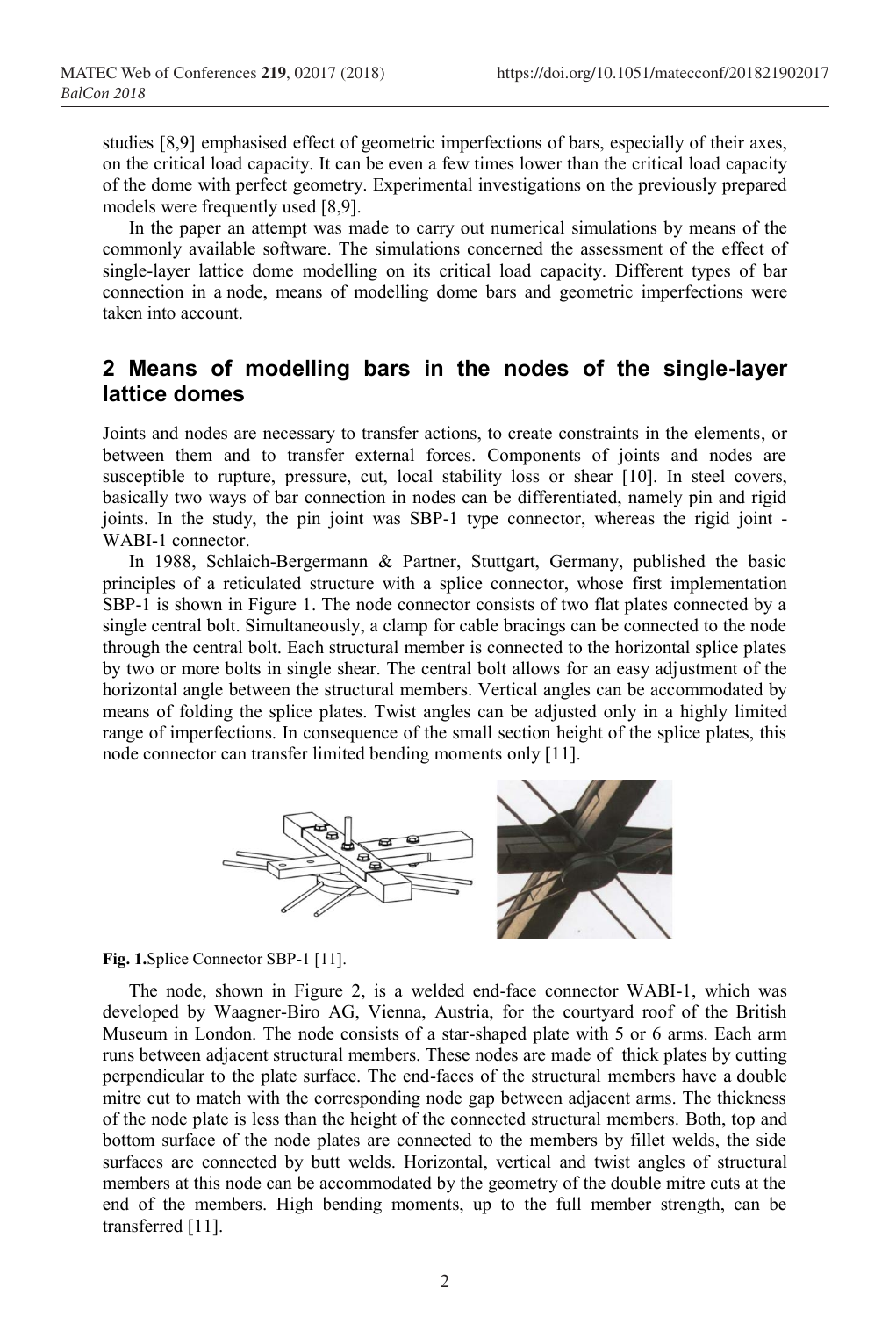

**Fig. 2.** End-Face Connector WABI-1 [11].

### **3 Means of modelling bars and the numerical techniques used**

In the study, two attempts to bar modelling, by means of truss and frame elements were considered. Both models took into account geometric nonlinearities in the Lagrange description. Applying the frame element, the physical relationships represented the elastic behaviour of the structure with the use of Hooke's law. Regarding the compressive truss elements, a nonlinear relationship resulting from experimental investigations was additionally employed.

The sources of the nonlinear relations  $\sigma = f(\varepsilon)$  are, apart from strictly material features, also geometrical imperfections. In this analysis, differential constitutive relations were neglected, these were generated for an entire element (i.e. for individual bars). This approach does not allow to separate the material and geometrical imperfections. The experiments were carried out using bars 163 to 572 mm in length. Therefore, it was of utmost importance to properly interpret the scale effect. The solution was reached creating a dimensionless load-displacement relation (RLD) due to imperfect compressed bar (Fig. 3). The parameters of the RLD were derived using experimental test results presented by Kowal and Radoń [12].



**Fig. 3.**Example of a RLD due to a bar with imperfections.

Stability analysis of the structure was performed with the FEM-based software: Abaqus and Robot Structural Analysis. In order to obtain the load-displacement relation, the Riks arc length method was used [13]. Four years after the arc length method was proposed by Riks, Crisfield came up with an alternative to that method. The latter was employed in many commercial FEM programs [14]. Another variant of the constant arc length method, similar to that developed by Crisfield, was put forward by Ramm. It was termed a modified Riks-Wempner method [15].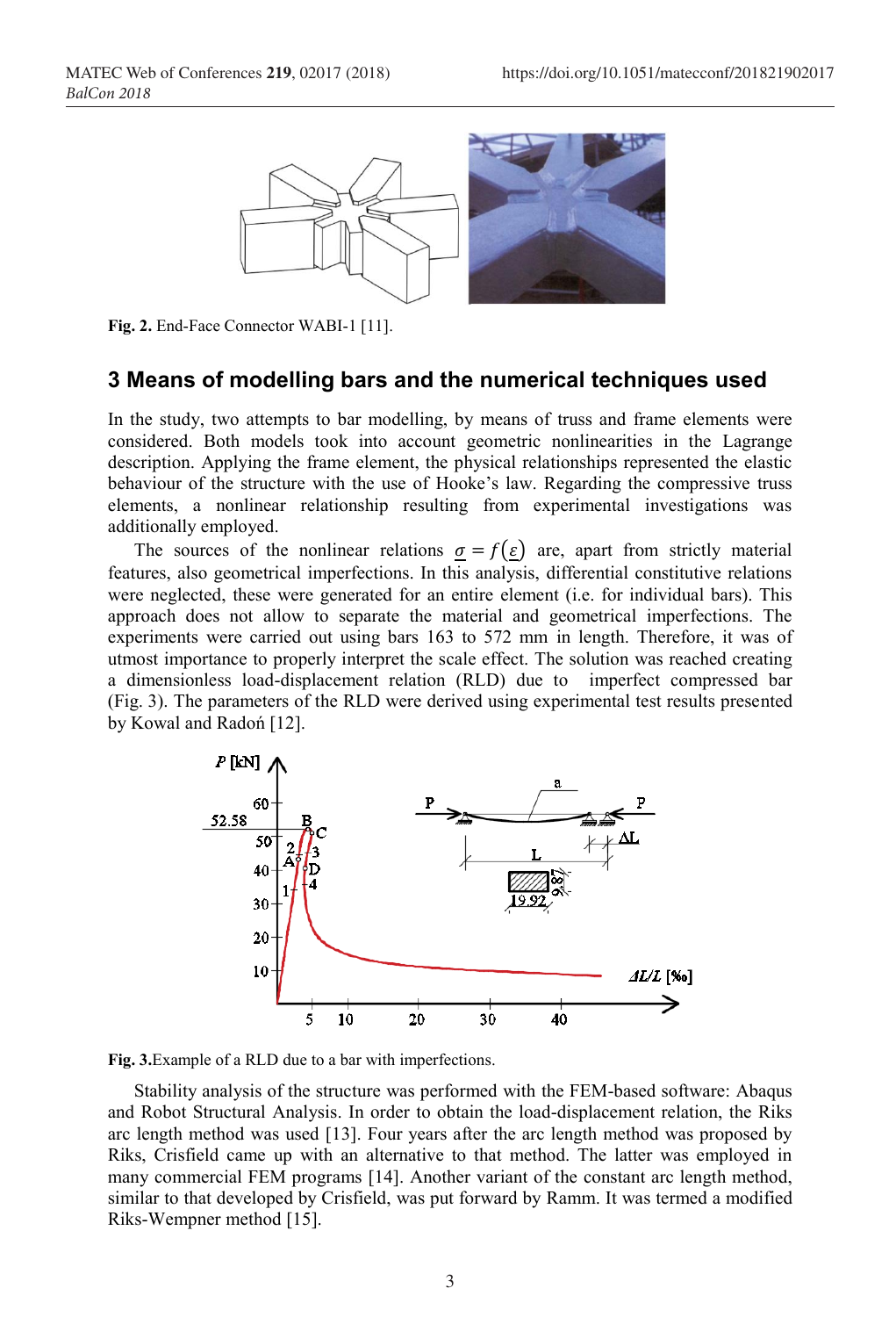#### **4 Numerical results**

A lattice dome consisting of 49 nodes and 120 elements (Fig. 4) was analysed in the paper. The dome geometry is shown in Table 1. The elements of the structure made of RO101.6x6 steel pipes of yield point  $f_Y=235$  MPa and Young's modulus  $E=210$  GPa. One-parameter nodal load applied in every node was taken into account. In the study, the determination of the critical load capacity of the lattice dome was performed using the following variants:

- Variant I geometrically non-linear truss model with linear physical relationships,
- Variant II geometrically and physically non-linear truss model,
- Variant III –geometrically non-linear truss model with linear physical relationships, taking into account geometric imperfections of the bars,
- Variant IV –geometrically non-linear frame model with linear physical relationships,
- Variant V–geometrically non-linear frame model with linear physical relationships, taking into account geometric imperfections of the bars.



**Fig. 4.** Mesh of the lattice dome.

| <b>Table 1.</b> Geometry of the lattice dome. |  |  |  |
|-----------------------------------------------|--|--|--|
|-----------------------------------------------|--|--|--|

| No.<br>of<br>node | $x \, \lceil m \rceil$ | y [m]  | z<br>[m] | No.<br>of<br>node | $x \, \lceil m \rceil$ | y[m]   | Z<br> m | No.<br>of<br>node | $x \mid m$ | y [m]  | z<br>$\lceil m \rceil$ |
|-------------------|------------------------|--------|----------|-------------------|------------------------|--------|---------|-------------------|------------|--------|------------------------|
|                   | 14.489                 | 14.489 | 4.50     | 18                | 16.430                 | 21.733 | 3.40    | 34                | 24.232     | 8.864  | 1.80                   |
| $\overline{2}$    | 10.739                 | 14.489 | 4.15     | 19                | 19.792                 | 19.792 | 3.40    | 35                | 20.114     | 4.746  | 1.80                   |
| 3                 | 11.241                 | 16.364 | 4.15     | 20                | 21.733                 | 16.430 | 3.40    | 36                | 14.489     | 3.239  | 1.80                   |
| 4                 | 12.614                 | 17.736 | 4.15     | 21                | 21.733                 | 12.548 | 3.40    | 37                | 8.864      | 4.746  | 1.80                   |
|                   | 14.489                 | 18.239 | 4.15     | 22                | 19.792                 | 9.186  | 3.40    | 38                | 3.882      | 3.882  | 0.0                    |
| 6                 | 16.364                 | 17.736 | 4.15     | 23                | 16.430                 | 7.244  | 3.40    | 39                | 0.0        | 10.607 | 0.0                    |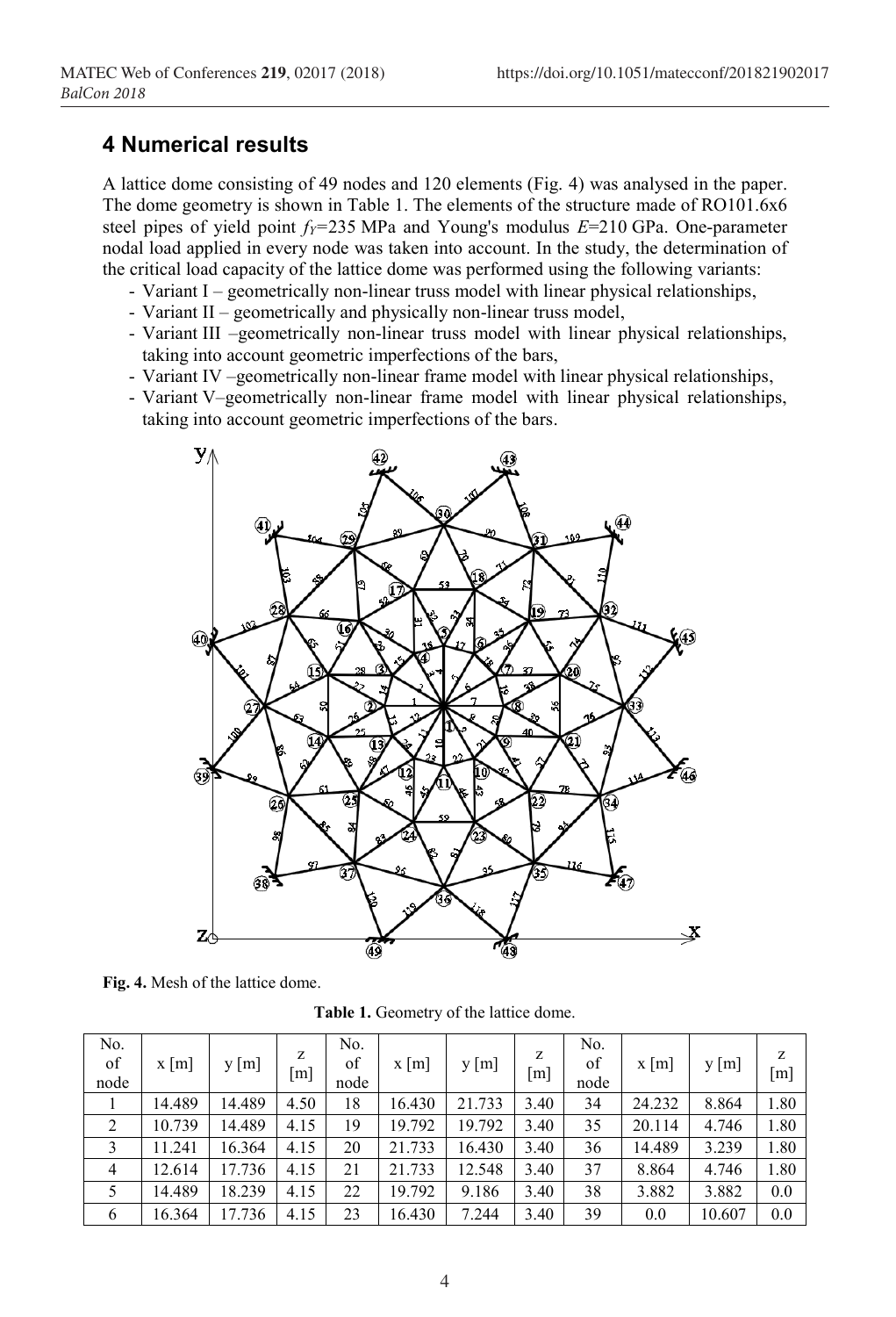| 7  | 17.736 | 16.364 | 4.15 | 24 | 12.548 | 7.244  | 3.40 | 40 | 0.0    | 18.371 | 0.0 |
|----|--------|--------|------|----|--------|--------|------|----|--------|--------|-----|
| 8  | 18.239 | 14.489 | 4.15 | 25 | 9.186  | 9.186  | 3.40 | 41 | 3.882  | 25.095 | 0.0 |
| 9  | 17.736 | 12.614 | 4.15 | 26 | 4.746  | 8.864  | 1.80 | 42 | 10.607 | 28.978 | 0.0 |
| 10 | 16.364 | 11.241 | 4.15 | 27 | 3.239  | 14.489 | 1.80 | 43 | 18.371 | 28.978 | 0.0 |
| 11 | 14.489 | 10.739 | 4.15 | 28 | 4.746  | 20.114 | 1.80 | 44 | 25.095 | 25.095 | 0.0 |
| 12 | 12.614 | 11.241 | 4.15 | 29 | 8.864  | 24.232 | 1.80 | 45 | 28.978 | 18.371 | 0.0 |
| 13 | 11.241 | 12.614 | 4.15 | 30 | 14.489 | 25.739 | 1.80 | 46 | 28.978 | 10.607 | 0.0 |
| 14 | 7.244  | 12.548 | 3.40 | 31 | 20.114 | 24.232 | 1.80 | 47 | 25.095 | 3.882  | 0.0 |
| 15 | 7.244  | 16.430 | 3.40 | 32 | 24.232 | 20.114 | 1.80 | 48 | 18.371 | 0.0    | 0.0 |
| 16 | 9.186  | 19.792 | 3.40 | 33 | 25.739 | 14.489 | 1.80 | 49 | 10.607 | 0.0    | 0.0 |
| 17 | 12.548 | 21.733 | 3.40 |    |        |        |      |    |        |        |     |

In all the analysed cases the node snap-through was a decisive mode of stability loss. For example, in variant I the linear bifurcation load reached a value of 44.897 kN, while the limit load for this case is 33.35 kN. In variant IV the linear bifurcation load reached a value of 50.52 kN, while the limit load for this case is 49.83 kN.

In Variant I, as the load grew until the limit point was reached, the most stressed element was bar 22 (Fig. 4). In Variant II, a decrease in the critical load capacity was observed. Additionally, compared to Variant I, it was accompanied by a displacement change corresponding to the load. In the studies [7,8,9], the authors clearly indicated a massive impact of imperfections on the critical load capacity of the structure. That could be seen in the model studies conducted by those researchers. For Variants III and V, an attempt was made to carry out the same numerical simulations. In the Abaqus environment, \*BUCKLE\* analysis was launched. It produced the structure buckling modes and the corresponding values of the critical force. Then, the perfect geometry of the bars was disturbed by means of nodal displacements computed in the previous step with the use of \*IMPERFECTION\* command. Next, computations were run again using \*STATIC RIKS\*. In both Variant III and Variant V, 5% and 10% values of the eigenvector of the first buckling mode were taken into account. As an example, the maximum displacement of the node number 1 in the frame structure for the first buckling mode of the structure is Uz=0.32 mm which means the adoption of imperfections at the level of 0.016 mm for 5% and 0.032 mm for 10%. The character of the load-displacement relation that was obtained clearly indicates the occurrence of the limit point, which had a definitely lower value. In Variant IV, as the load increased until the limit point was reached, the numbers of the most stressed elements changed. Initially, that was bar 17, and when 95% of the critical load capacity was applied, it was bar 115 (Fig. 4).

The critical load capacity values for the variants analysed in the study are summarised in Table 2. The Figures 5 and 8 show the deformation of the lattice dome for the truss model (Variant I) and the frame model (Variant IV), respectively. The descriptions of internal forces and stresses were also provided. Load-displacement path for geometrically non-linear model with linear physical relationships for truss and frame model, are show on the Figures 6 and 9, respectively. Figure 7 and Figure 10 show load-arc length path for geometrically and physically non-linear model with 5% of the value of the eigenvector of the first buckling mode for truss (Variant III) and frame (Variant V) models, respectively.

| Variant I | Variant II |          | Variant III | Variant IV | Variant V |          |  |
|-----------|------------|----------|-------------|------------|-----------|----------|--|
| 33.35 kN  | 20.34 kN   | 5%       | $.0\%$      | 49.83 kN   | 5%        | 10%      |  |
|           |            | 21.45 kN | 17.01 kN    |            | 46.33 kN  | 44.62 kN |  |

**Table 2.**Summary of the critical load capacity results.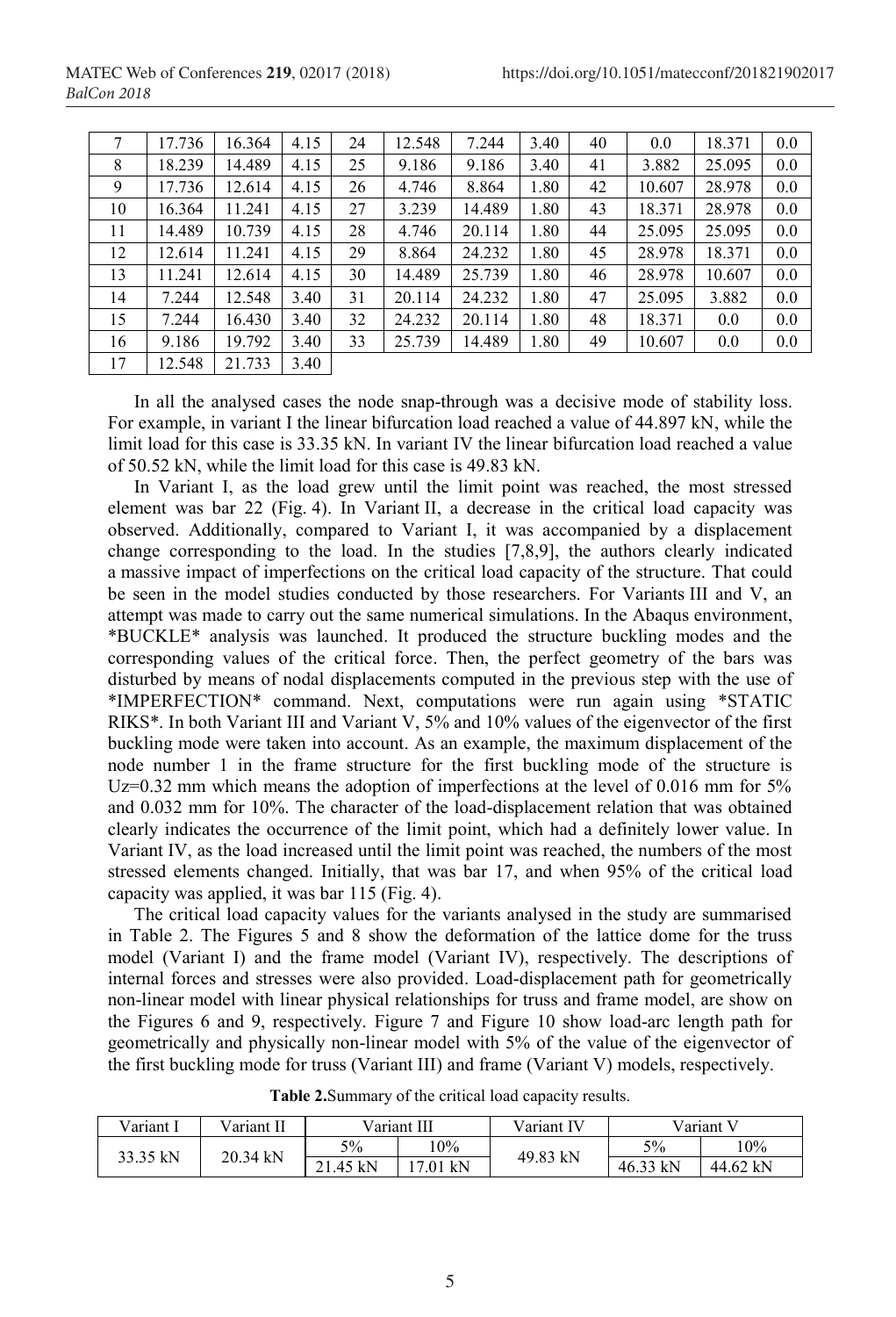

**Fig. 5.** Deformation of the lattice dome for the truss model with the description of axial forces in the bars at the limit point (Variant I).



Fig. 6. Load-displacement path for geometrically non-linear truss model with linear physical relationships (Variant I).



**Fig. 7.** Load-arc length path for geometrically non-linear truss model with 5% of the value of the eigenvector of the first buckling mode (Variant III).



**Fig. 8.** Deformation of the lattice dome for the frame model with the description of the maximum stress in the bars at the limit point (Variant IV).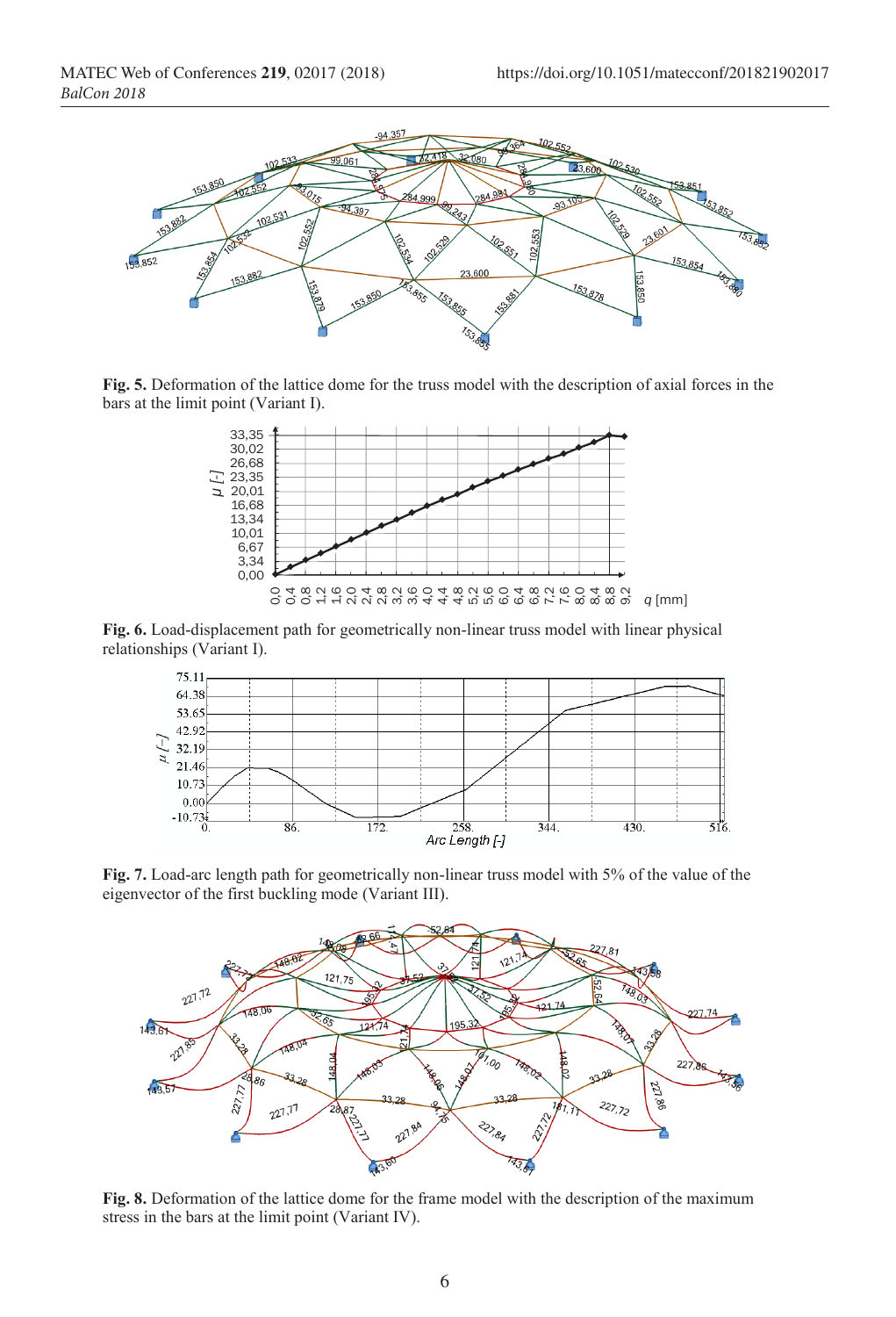

**Fig. 9.** Load-displacement path for geometrically non-linear frame model with linear physical relationships (Variant IV).



**Fig. 10.** Load-arc length path for geometrically non-linear frame model with 5% of the value of the eigenvector of the first buckling mode (Variant V).

## **5 Summary and conclusions**

In the paper the effect of single-layer lattice dome modelling on the critical load capacity was discussed. Five variants were considered, the way of modelling was modified throughout. The modifications concerned the bar connections in nodes, bars of the lattice dome and the impact of geometric imperfections. In each case, geometric nonlinearities in the Lagrange description were taken into account. It was observed that the node snapthrough was a decisive mode of the stability loss for all the cases. In Variant I, the value of the critical load capacity, equal to 33.35kN, was determined. In Variant II, non-linear physical relationships for the truss element were taken into account, which lowered the value of the critical load capacity to 20.34 kN. Variant III accounted for the disturbances to the perfect geometry of the bars caused by the displacement of nodes obtained from the structure buckling analysis with the use of truss elements. Numerical analysis performed with the ABAQUS program (using the \*IMPERFECTION\* command) showed a substantial decrease in the critical load capacity. The reductions, to the values of 21.45 kN and 17.01 kN, constituted 5% and 10%of the value of the eigenvector of the first buckling mode, respectively. In Variant IV, a frame structure was considered, in which a linear relationship between strain and stress was utilised. The analysis demonstrated that the value of the critical load capacity was 50.58 kN. Additionally, as the load increased, a change in the most stressed elements, namely from bar no.17 to the near-support bar no. 115, was observed. Finally, in Variant V, the geometry of the frame elements was disturbed by imperfections, as it was the case with Variant III. Again, the effect of imperfections on a decrease in the critical load capacity was observed, which was 5% to 46.33kN, and 10% to 44.62kN. Stability analysis of the structure was performed with the Finite Element Method using Abaqus and Robot Structural Analysis software. Differences in results between software were insignificant, less than 5%. In this paper B32 element was used for